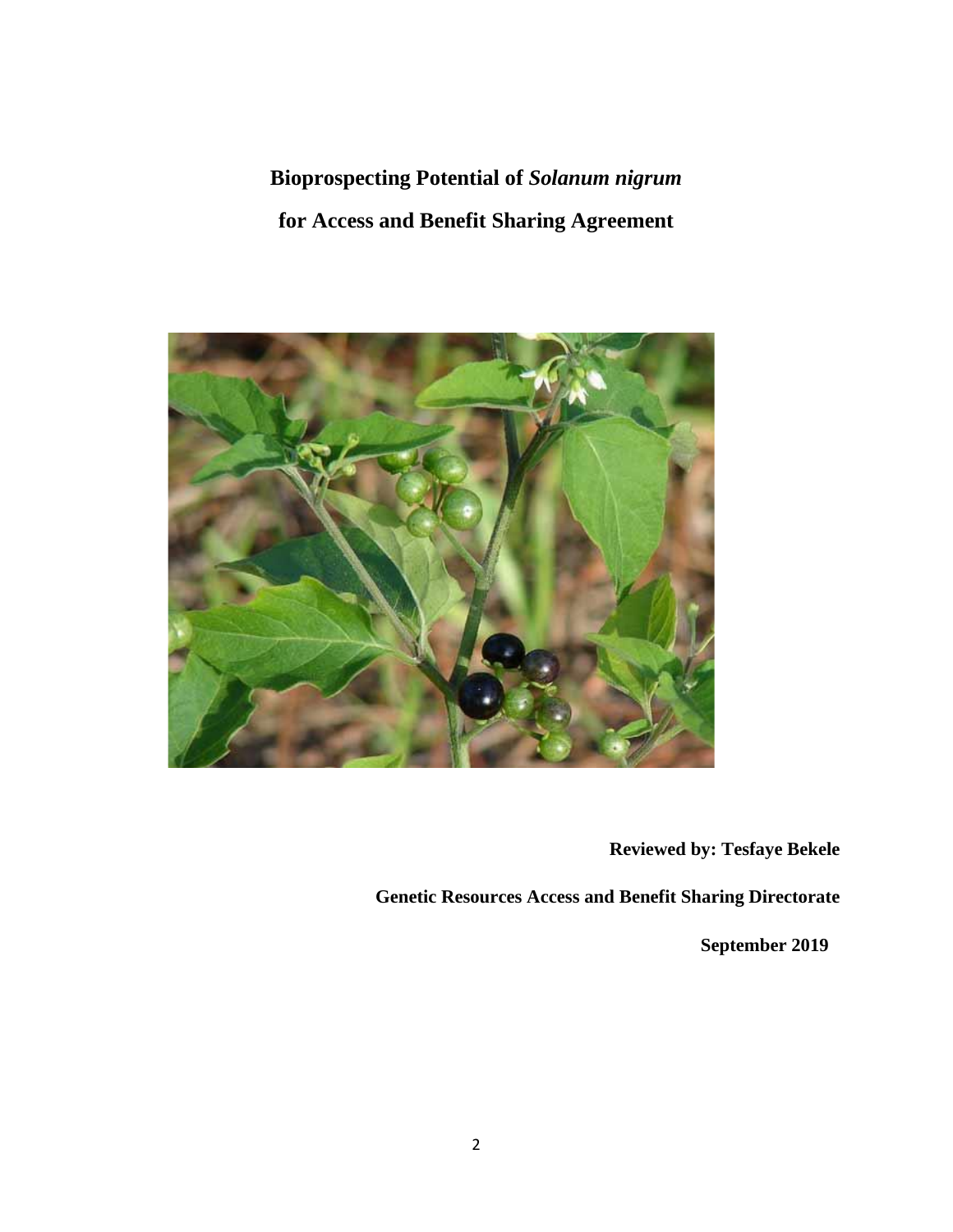## **1. Introduction**

Many tribes and cultures in Africa have an elaborated knowledge base of plants, most of which is still entirely transferred orally within the family unit or community. In developing countries, medicinal plants offer a real substitute for the treatment of human and animal ailments (Feo, 1992). Medicinal plant species can be utilized as remedies in prevention of various ailments in most part of Ethiopia (Birhan Wubet *et al.,* 2011). *Solanum nigrum* is identified as one of these having medicinal potentials and can be introduced for access and benefit sharing activities in Ethiopia.

According to the access and benefit sharing provisions of the Convention on Biological Diversity (CBD), rules and regulations had been designed to facilitate the physical access to genetic resources (and in some cases valuable traditional knowledge associated with genetic resources that comes from indigenous local community) and to ensure that any benefits derived from their utilization are shared equitably with the Providers. Therefore, the objective of this review is to encourage Users to access this identified valuable genetic resource potential for various purposes by concluding an ABS agreement with the Ethiopian Biodiversity Institute (EBI).

### **2. Plant description**

*Solanum nigrum* is a dicot weed in the Solanaceae family that belongs to the Genus Solanum, which is commonly known as Black Nightshade and locally known as *Tikur awit* (Amharic) and *Hadhaawaa* or Shamara'e (Af/ Oromo). It is an erect, much-branched annual plant growing up to height of 60 cm (Hameed *et al.,* 2017). The bark is thin and easily peeled off exposing pale yellow wood. The flowers have five petals and are generally regular in shape. They may be round and flat or star-shaped, but are often bell-shaped or tubular. Members of this family are often climbers or at least scrambling plants, often with hairy stem and leaves. The leaves are variable, may be entire or dissected, without stipules, and are usually alternate (Rani *et al*., 2017).

# **3. Ecology and distribution**

*Solanum nigrum* is a common herb found in wooded areas. It forms one of the largest, the most variable and widely distributed species groups in the genus *Solanum.* They are distributed from temperate to tropical regions and from sea level to high altitudes. They are commonly distributed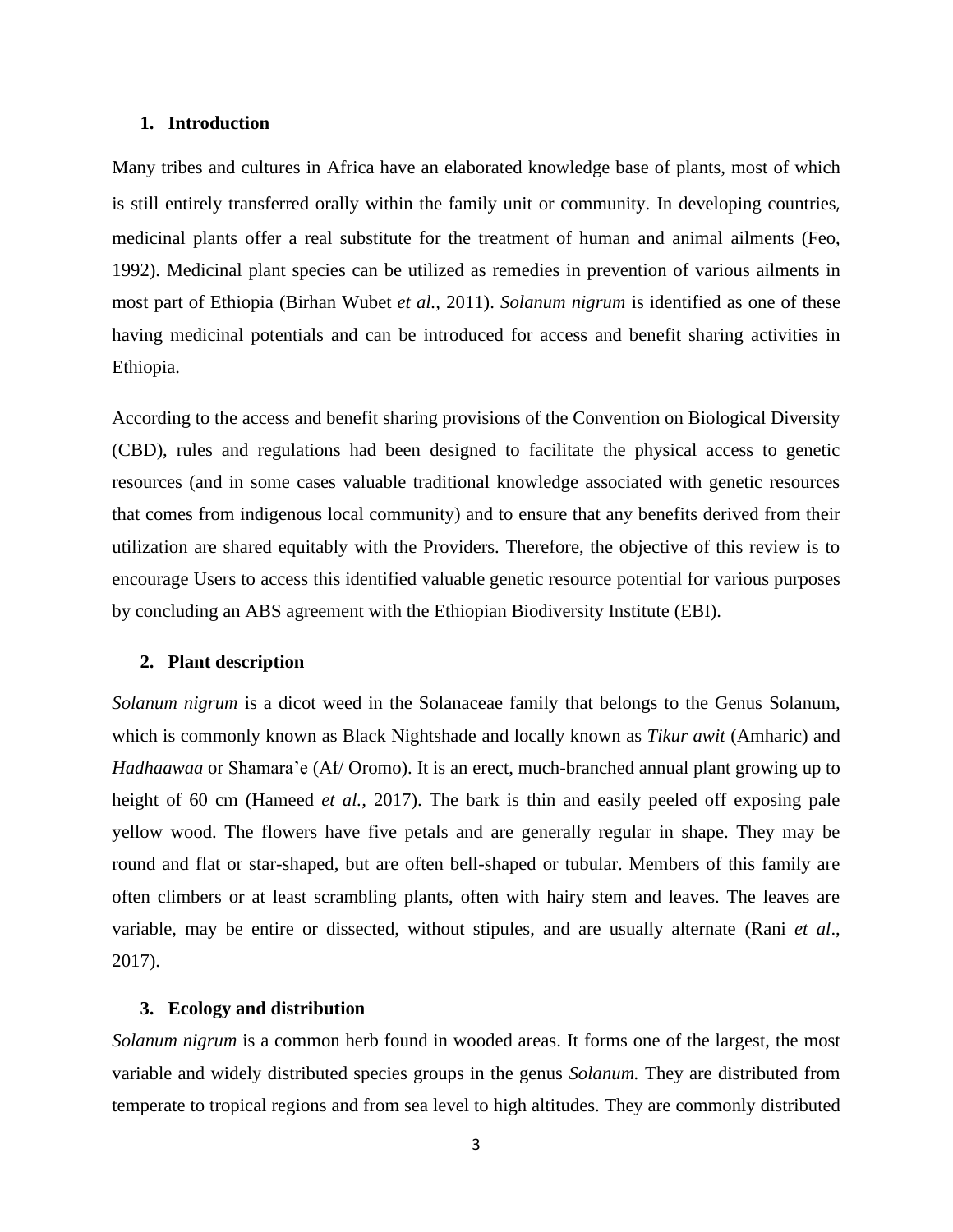at an altitude of 700-2350 m in Amhara, Oromia and Southern Nations, Nationalities and Peoples' Region (SNNPR) (Hedberg *et al*., 2006).

### **4. Chemical composition of** *Solanum nigrum*

Green unripe fruits of *Solanum nigrum* contain glycoalkaloids which becomes toxic to humans as well as livestock upon consumption. The following bioactive compounds were isolated from *S. nigrum*: solamargine, solasonine, solanine, α and β-solamagrine, solasodinsolanidine (0.09- 0.65%). Solamargine and solasonine are also found in leaves. Solanine is found in all parts of the plants, which increases as the plant matures, though it is apparently modified by soil type and climate (Chauhan *et al*., 2012). Phytochemical constituents of methanolic extract of leaves of *Solanum nigrum* are alkaloids, tannins, saponins, carbohydrates and reducing sugars (Okunrobo *et al*., 2011). Similarly, the whole plant was reported to have phytochemicals such as glycosides, flavonoids, proteins, coumarins and phytosterols. Small unripe fruits of *Solanum nigrum* had a high concentration of solasodine, but both the concentration and the absolute amount per fruit decreases with fruit maturation (Nyeem *et al.,* 2017; Hameed *et al.,* 2017). Likewise, ascorbic acid in the fruits of *Solanum nigrum* and the concentration of ascorbic acid is more in fruit than in root (Kapoor *et al.,* 2004). In addition, *Solanum nigrum* seeds have high lipid content and considerable protein content and mineral elements (prominently Mg). *Solanum nigrum* oil is an important source of linoleic acid (Dhellot *et al*., 2006). Wang *et al*. (2007) also reported that 5 non-saponins, namely, 6-methoyhydroxycoumarin, syringaresinol-4-O-beta-D-glucopyranoside, pinoresinol-4-O-beta-D-glucopyranoside, 3, 4-dihydroxhbenzoic acid (IV), p-hydroxybenzoic acid and 3- methoxy-4-hydroxyienzoic acid were isolated.

### **5. Significance**

*Solanum nigrum* is a potential genetic resource for bioprospecting due to its active phytochemicals in the whole plant (leaves, roots, seeds and flowers).

### **6. Medicinal Use**

*Solanum nigrum* is a locally wild edible plant. It is an African pediatric plant utilized for several ailments such as feverish convulsions, eye diseases, hydrophobia and chronic skin infections. It is a potential herbal alternative which acts as an anti-cancer agent (Rani *et al.,* 2017).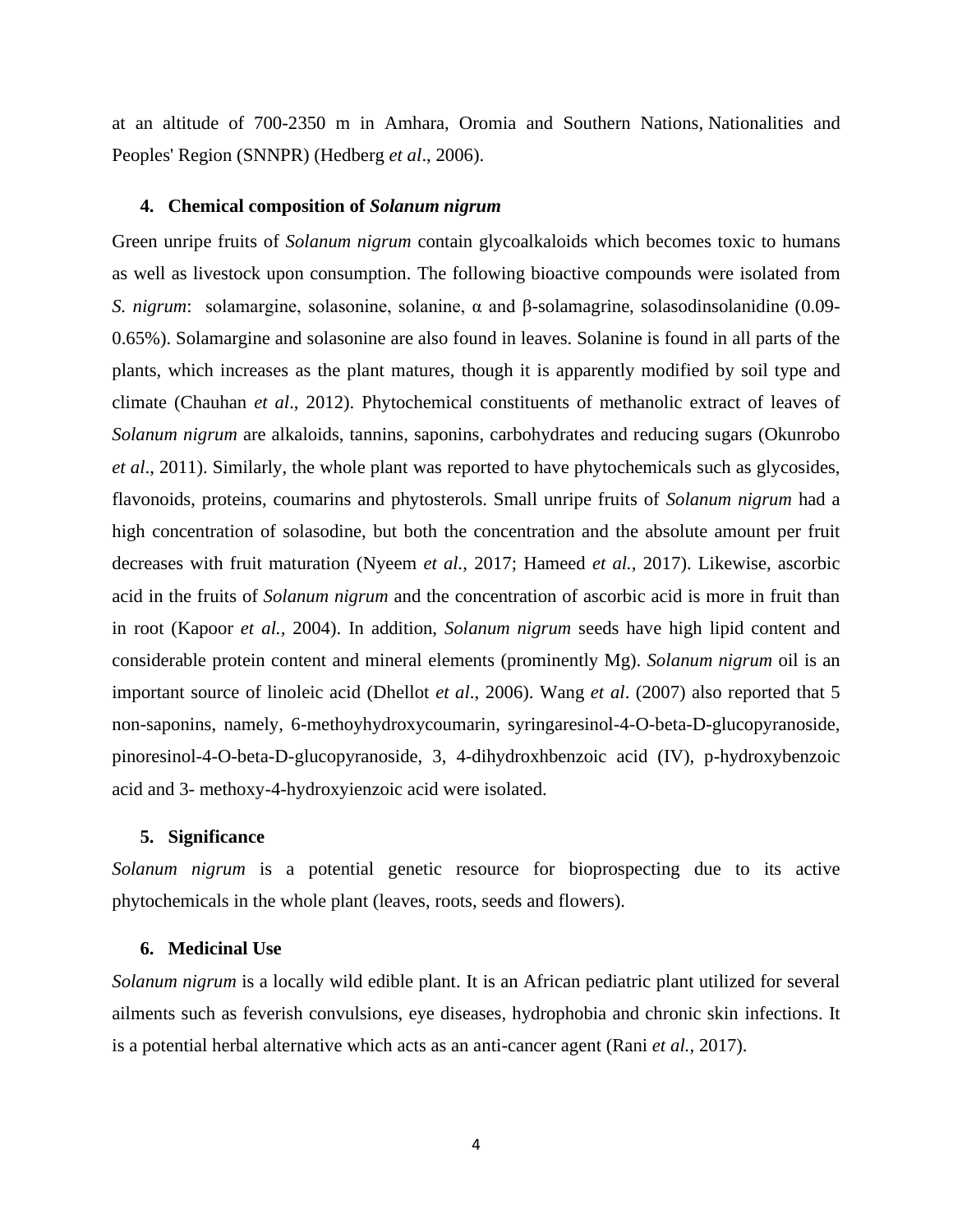The whole plant is alterative, antiperiodic, antiphlogistic, aphrodisiac, diaphoretic, diuretic, emollient, febrifuge, laxative, narcotic, purgative, sedative, stimulant and tonic. Only the fully ripe fruits should be used, the unripe fruits contain the toxin solanine. The leaves, stems and roots are used externally as a poultice; wash etc. in the treatment of cancerous sores, boils, leucoderma and wounds. Extracts of the plant are analgesic, antispasmodic, anti-inflammatory, sedative, vasodilator and vulnerary (Ecocrop, 1993-2007; Useful Tropical Plants Database, 2014).

Furthermore, the berries and leaves are mainly used for medicinal purposes. The leaves are used as poultice for rheumatic and gouty joints, skin diseases, in the treatment of anti-tuberculosis and in the production of excessive sweating (Diaphoresis). Leaves are also used to treat dropsy, nausea and nervous disorders. The decoction of the berries and flowers are useful in cough as a remedy for pulmonary tuberculosis and bronchitis, diuretic. The juice of the berries is used as an antidiarrhoeal, and in treatment of ophthalmopathy, hydrophobia and heart disease. Berries are used to possess tonic, diuretic and cathartic properties. Similarly, leaves and berries of *Solanum nigrum* are commonly used in South India for the treatment of gastric ulcers, cardioprotective activity, gastritis and other gastric problems (Nyeem *et al*., 2017; Bhatia *et al.,* 2011). Besides, their plant extracts have great potential as immune-stimulant against microorganisms and thus can be used in the treatment of infectious microbial diseases (Hanifa, 2011).

Both the crude extracts and isolated components of *S. nigrum* possess antiproliferative activity in various cancer cell lines. In addition, the aqueous leaf extract of *S. nigrum* provides protection against induced seizures in rats and a significant dose-dependent protection in chicken. In general, *S. nigrum,* a widely used plant in oriental medicine, has been shown to possess various activities such as antitumorigenic, antioxidant, antiproliferative, wound healer, phytoremediation, anti-inflammatory, anti-seizure, anti-pyretic, anti-poison, hepatoprotective, diuretic, and antipyretic (Rani *et al.,* 2017; Jain *et al*., 2011). The species was found to be effective in removing Polychlorinated Biphenyls (PCBs) from the soil and detoxifying them (Ecocrop, 1993-2007; Useful Tropical Plants Database, 2014).

Therefore, *Solanum nigrum* should be promoted as the plant genetic resource potential for bioprospecting due to the active phytochemicals in the whole plant, leaves, berries, roots and flowers), and its considerable number of medicinal uses mentioned above.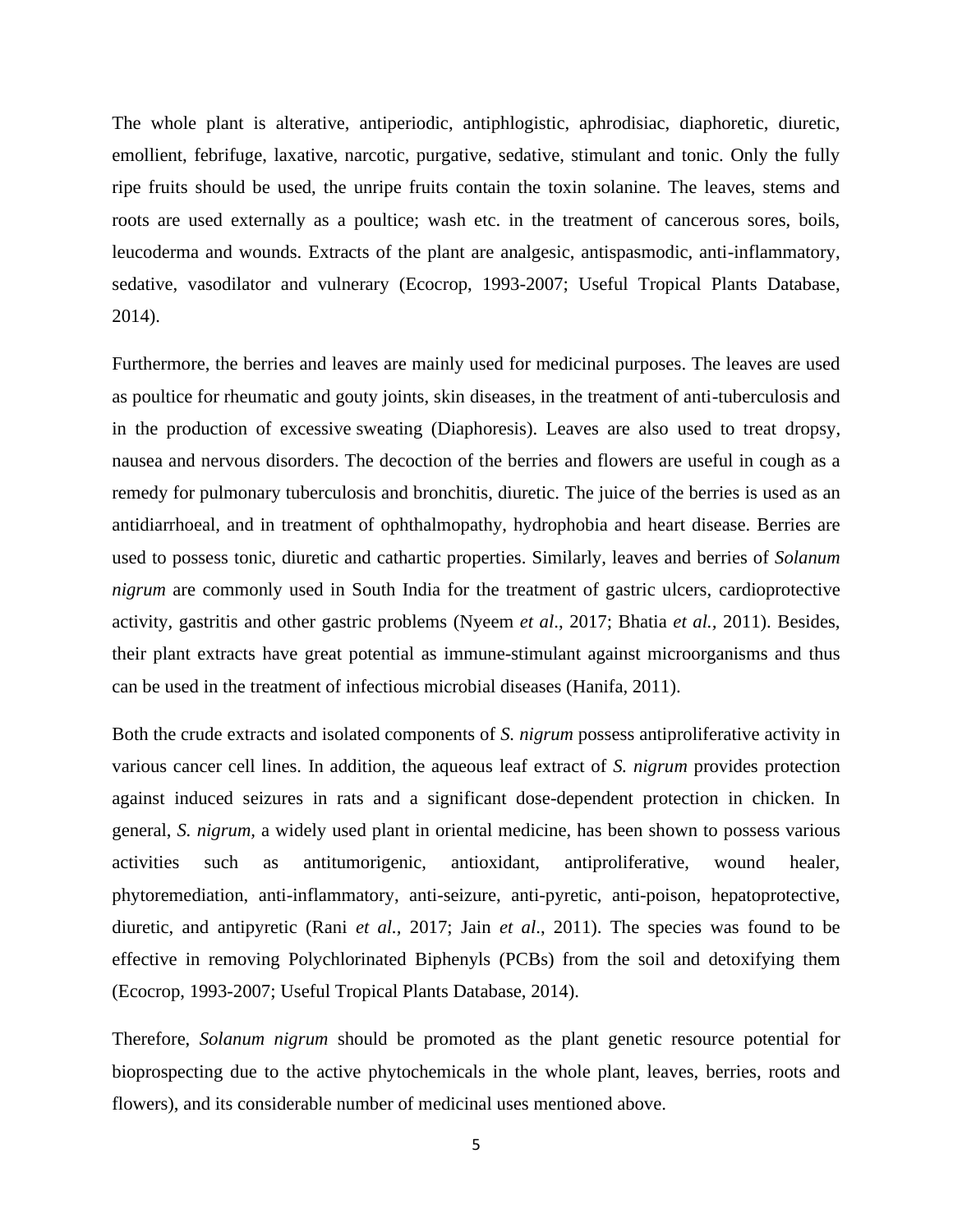# **References**

- Bhatia, N., Maiti, P.P., Kumar, A., Tuli, A., Ara, T. and Khan, M.U. (2011). Evaluation of cardio-protective activity of Methanolic Extract of *Solanum nigrum* L. in Rats. *International Journal of Drug Development & Research* **3**(3): 139-147.
- Birhan Wubet, Mirutse Giday and Tilahun Teklehaymanot (2011). The contribution of traditional healers' clinics to public health care system in Addis Ababa, Ethiopia: A cross-sectional study. *Ethnobiol. Ethnomed.***7**: 39
- Chauhan, R., Ruby, K.M, Shori, A. and Dwivedi, J. (2012). *Solanum nigrum* with dynamic therapeutic role: A review. *Int. J. Pharm. Sci. Rev. Res* **15**(1): 4.
- Dhellot, J.R., Matouba, E., Maloumbi, M.G., Nzikou, J.M., Dzondo, M.G. and Linder M. (2006). Extraction and nutritional properties of *Solanum nigrum* L seed oil. *African Journal of Biotechnology* **5**(10): 987-991.
- Ecocrop (1993-2007). **Solanum nigrum. Retrieved from:** http://ecocrop.fao.org/ecocrop/ srv/en/cropView?id=1966
- Feo, D.V. (1992). Medicinal and magical plants in the northern Peruvian Andes. *Fitoterapia* **63**(5): 417–440.
- Hameed, I.H., Calixto, R. and Hadi, M.Y. (2017). A Review: *Solanum nigrum* L. Antimicrobial, antioxidant properties, hepatoprotective effects and analysis of bioactive natural compounds. *Research J. Pharm. and Tech*. **10**(11): 4063-4068.
- Hanifa, M.A. (2011). Evaluation of Immuno-stimulant potential of *Solanum nigrum* using fish, *Etroplus suratensis* challenged with aphanomyces*. International Journal of Pharma and Bio Sciences* **2**(1): 429-443.
- Hedberg, I., Ensermu Kelbessa, Edwards, S., Sebsebe Demissew and Pearson, E. (2006) (eds). Flora of Ethiopia and Eritrea*,* Vol. **5**: Gentianaceae to Lamiaceae. The National Herbarium, Addis Ababa, Ethiopia and the Department of Systematic Botany, Uppsala, Sweden. PP. 1-690.
- Jain, R., Sharma, A., Sanjay Gupta, S. and Indira P. Sarethy, I.P. (2011). Alternative Medicine Review. *Monograph*, Vol.16, No. 1.
- Kapoor, B.B.S., Khatri, J.S., Bhumika and Ranga, P. (2004). *Journal of Phytological Research* **17** (1): 111-112.